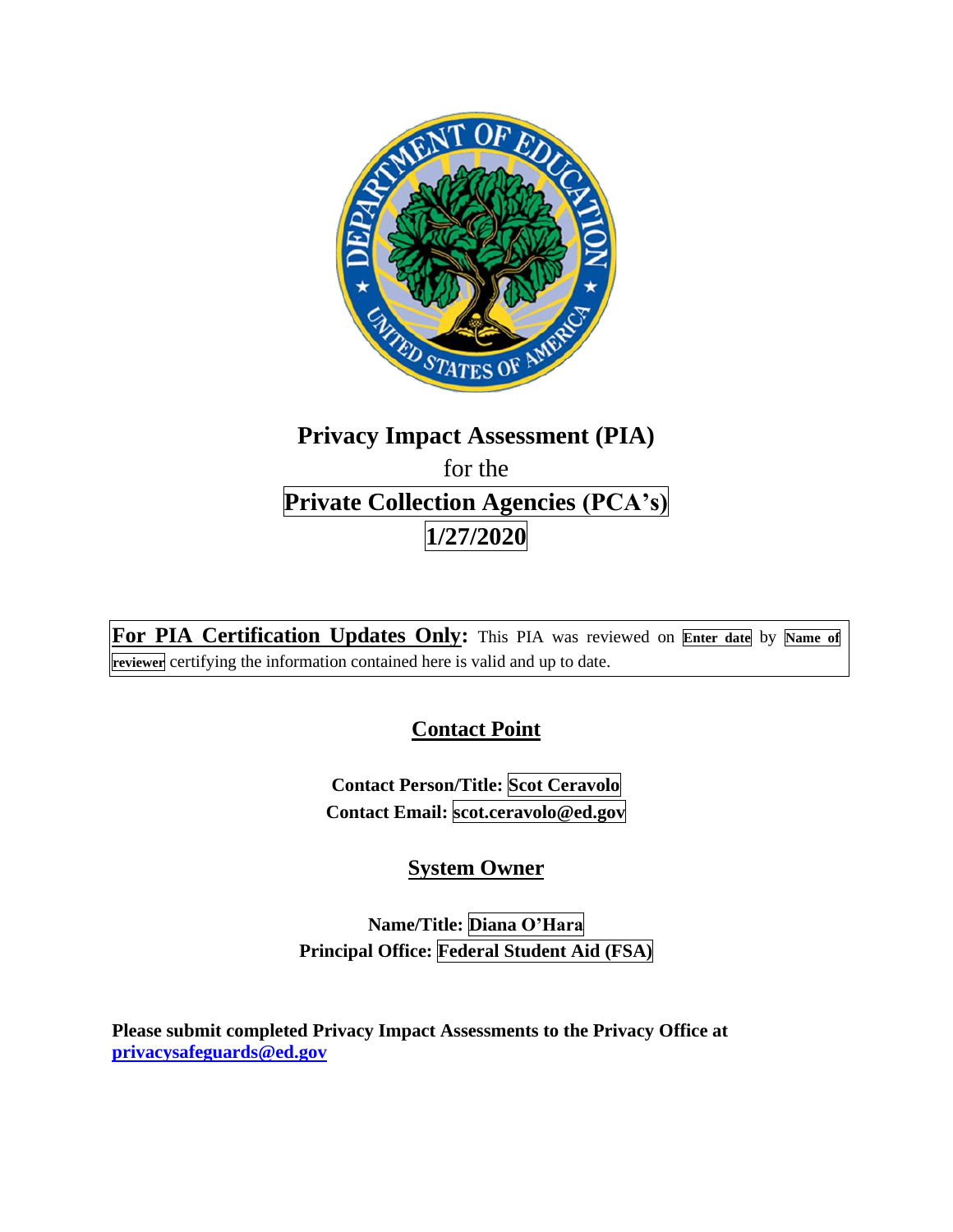*Please complete this Privacy Impact Assessment (PIA) on how personally identifiable information (PII) is collected, stored, protected, shared, and managed electronically by your system. You may wish to consult with your ISSO in completing this document. If a question does not apply to your system, please answer with N/A.* 

### **1. Introduction**

**1.1.** Describe the system including the name, acronym, and a brief description of the program or purpose for the system.

This Privacy Impact Assessment (PIA)) covers all Private Collection Agencies (PCAs) systems and the respective systems they operate on behalf of Federal Student Aid (FSA) to support the Student Aid Fiscal Responsibility Act of 2009 (SAFRA), and the Debt Collection Improvement Act of 1996 (DCIA), Not-For-Profit Loan Servicing Processing operations. PCA systems perform the following functions: borrower account management, interim/repayment servicing, borrower correspondence, call scheduling, collection, skip-tracing, and other correspondence history files. PCAs communicate with internal FSA platforms, borrowers, other loan servicers, third-party providers, consumer reporting agencies, and government agencies.

**1.2.** Describe the purpose for which the personally identifiable information  $(PII)^{1}$  is collected, used, maintained or shared.

The information is collected, stored, and updated by PCA's on behalf of the Department of Education Office (DoED) of Federal Student Aid (FSA), is used to enable effective location and recovery of defaulted student loans. The information is used only to support the collection or administrative resolution of debts associated with a borrower's defaulted student loan(s) and to provide additional processing capacity and augment the U.S. Department of Education, Federal Student Aid Debt Management and Collection System (DMCS) Major Application.

**1.3.** Is this a new system, or one that is currently in operation?

Currently Operating System

 $1$  The term "personally identifiable information" refers to information which can be used to distinguish or trace an individual's identity, such as their name, social security number, biometric records, etc. alone, or when combined with other personal or identifying information which is linked or linkable to a specific individual, such as date and place of birth, mother's maiden name, etc. OMB Circular A-130, page 33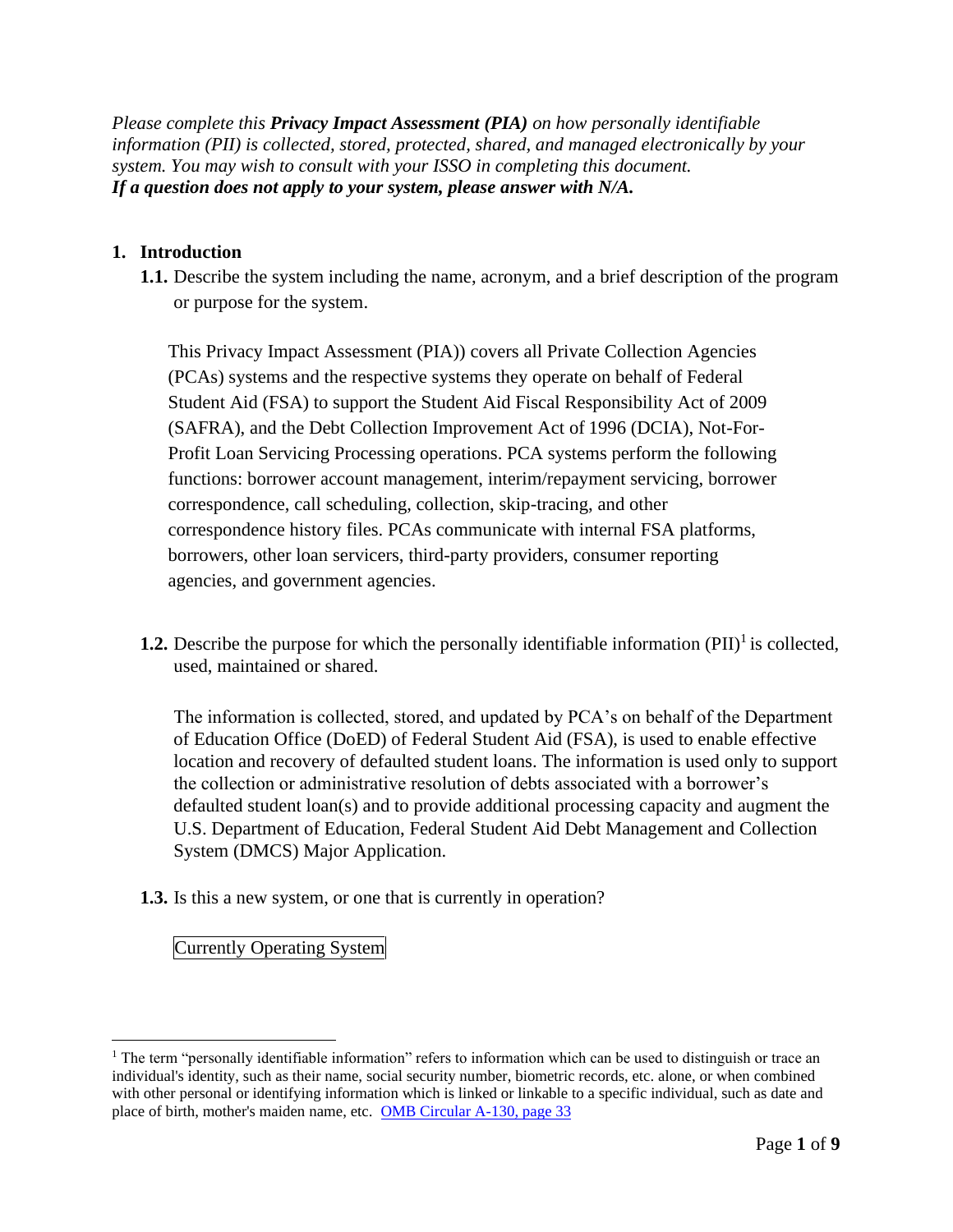**1.4.** Is this PIA new, or is it updating a previous version?

### Updated PIA

**1.5.** Is the system operated by the agency or by a contractor?

#### Contractor

**1.5.1.** If the system is operated by a contractor, does the contract or other acquisitionrelated documents include privacy requirements?

Yes

### **2. Legal Authorities and Other Requirements**  *If you are unsure of your legal authority, please contact your program attorney.*

**2.1.** What specific legal authorities and/or agreements permit and regulate the collection and use of data by the system? Please include name and citation of the authority.

The Higher Education Act of 1965 (Public Law 89-329), as amended, section 428,484, and 485B:31 U.S.C 7701: and Executive Order 9379 (November 22, 1943), as amended by Executive Order 13478 (November 18, 2008).

### **SORN**

**2.2.** Is the information in this system retrieved by an individual's name or personal identifier such as a Social Security Number or other identification?

Yes

**2.2.1.** If the above answer is **YES,** this system will need to be covered by Privacy Act System of Records Notice(s) (SORN(s)).<sup>2</sup> Please provide the SORN name, number, Federal Register citation and link, or indicate that a SORN is in progress.

 $\Box N/A$ 

PCA's are covered the following System of Records Notice: "Common Services for Borrowers (CSB) Contract, SORN#(18-11-16), Federal Register 3503-3507. Federal Register date September 2, 2016.

 $2 A$  System of Records Notice (SORN) is a formal notice to the public that identifies the purpose for which PII is collected, from whom and what type of PII is collected, how the PII is shared externally (routine uses), and how to access and correct any PII maintained by ED. https://connected.ed.gov/om/Documents/SORN-Process.pdf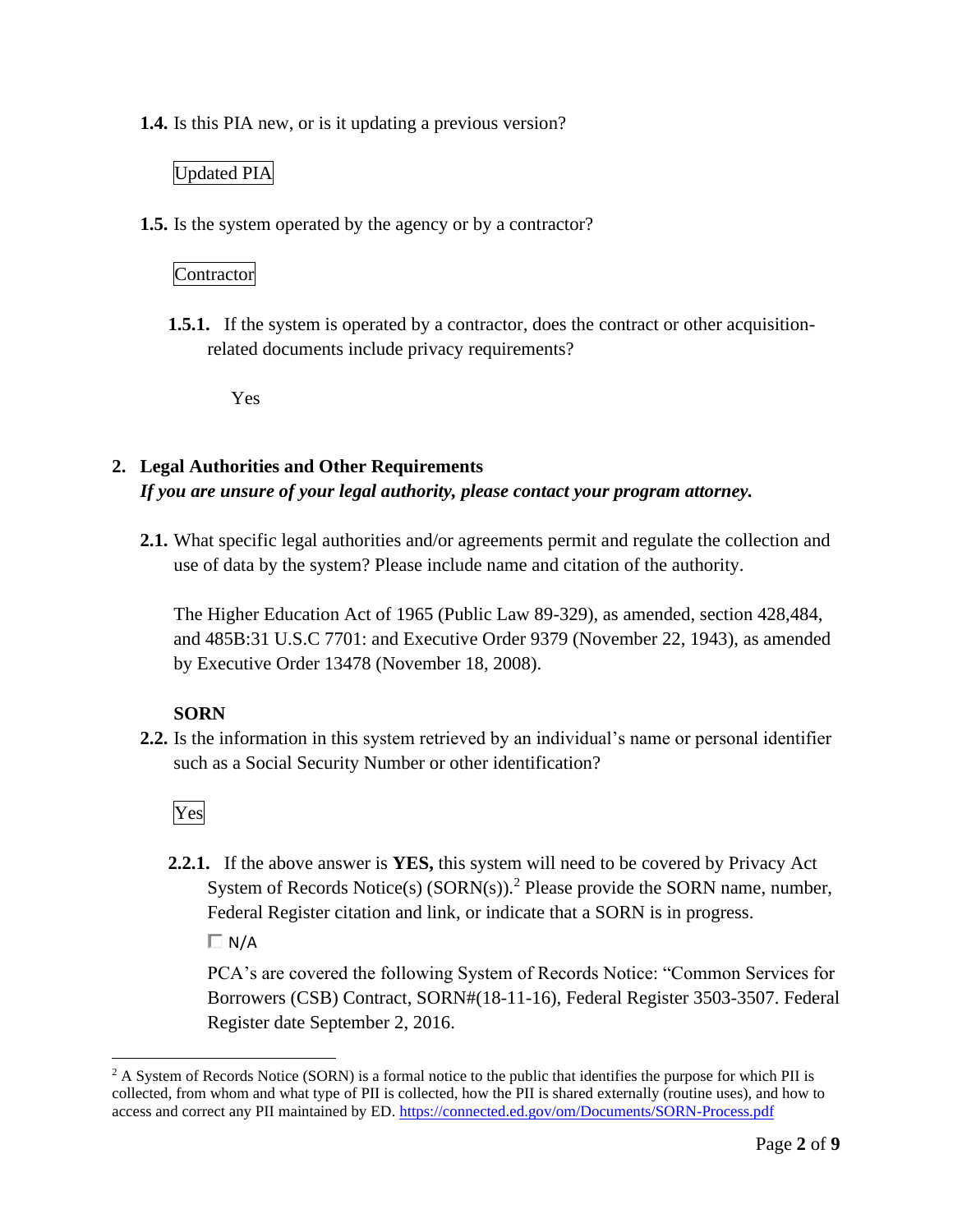[https://www.federalregister.gov/documents/2016/09/02/2016-21218/privacy-act-of-](https://www.federalregister.gov/documents/2016/09/02/2016-21218/privacy-act-of)1974-system-of-records

 Department, etc. **2.2.2.** If the above answer is **NO**, explain why a SORN was not necessary. For example, the information is not retrieved by an identifier, the information is not maintained in a system of records, or the information is not maintained by the

 $\overline{M}$  N/A

Click here to enter text.

### **Records Management**

**If you do not know your records schedule, please consult with your records liaison or send an email to [RMHelp@ed.gov](mailto:RMHelp@ed.gov)** 

**2.3.** What is the records retention schedule approved by National Archives and Records Administration (NARA) for the records contained in this system? Please provide all relevant NARA schedule numbers and disposition instructions.

DOED Record Schedule: 075 Title: FSA Loan Servicing, Consolidation, and Collection Records NARA Disposition Authority: N1-441-09-16 Disposition Instruction: Record copy (temporary)- cut off annually upon payment or discharge of loan. Destroy/delete 15 years after cut off.

**2.4.** Is the PII contained in this system disposed of appropriately, and in accordance with the timelines in the records disposition schedule?

Yes

### **3. Characterization and Use of Information**

### **Collection**

**3.1.** List the specific PII elements (e.g., name, email, address, phone number, date of birth, Social Security, etc.) that the system collects, uses, disseminates, or maintains.

PCA's collect and maintain the following PII data pertaining to borrower/coborrower/co-signers/students:

- Full Name
- Maiden Name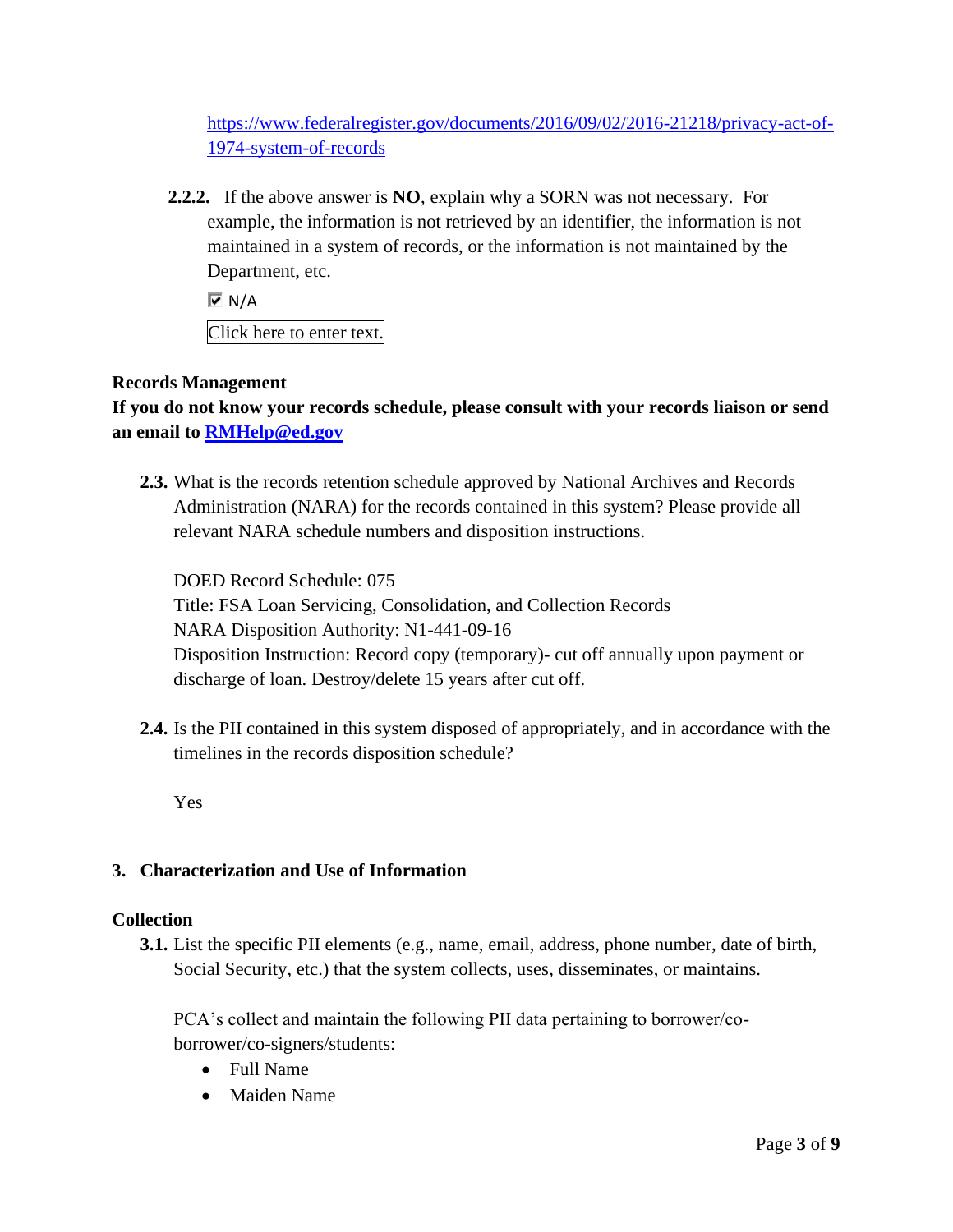- Social Security Number
- Date of Birth
- Bank Account Numbers
- Student Loan Account Number
- Alien Registration Number
- Home Address
- Related Demographic Data
- Home, Work, Alternate, Mobile Telephone Numbers
- Personal Email Addresses
- Checking Account Information
- Employment Information
- Financial Information
- **3.2.** Does the system collect only the minimum amount required to achieve the purpose stated in Question 1.2?

Yes

**3.3.** What are the sources of PII collected (e.g., individual, school, another agency, commercial sources, etc.)?

The source of information is from FSA's Debt Management and Collection System (DMCS) and obtained from schools/education institutions, lenders/financial institutions, employers, U.S. Department of Education (DoED), National Student Clearing House (NSC), external database directory assistance, consumer reporting agencies, skip-tracing vendors, U.S. Military, commercial person locator, and U.S, Department of Treasury.

**3.4.** How is the PII collected from the stated sources listed in Question 3.3 (e.g., paper form, web page, database, etc.)?

Information is retrieved via the following channels:

- Phone calls with customer service agents
- Entries via Interactive Voice Response (IVR) service
- Incoming correspondence
- Entry via the Borrower Portal Website (https://myeddebt.ed.gov
- Bulk file transfer from third-party data providers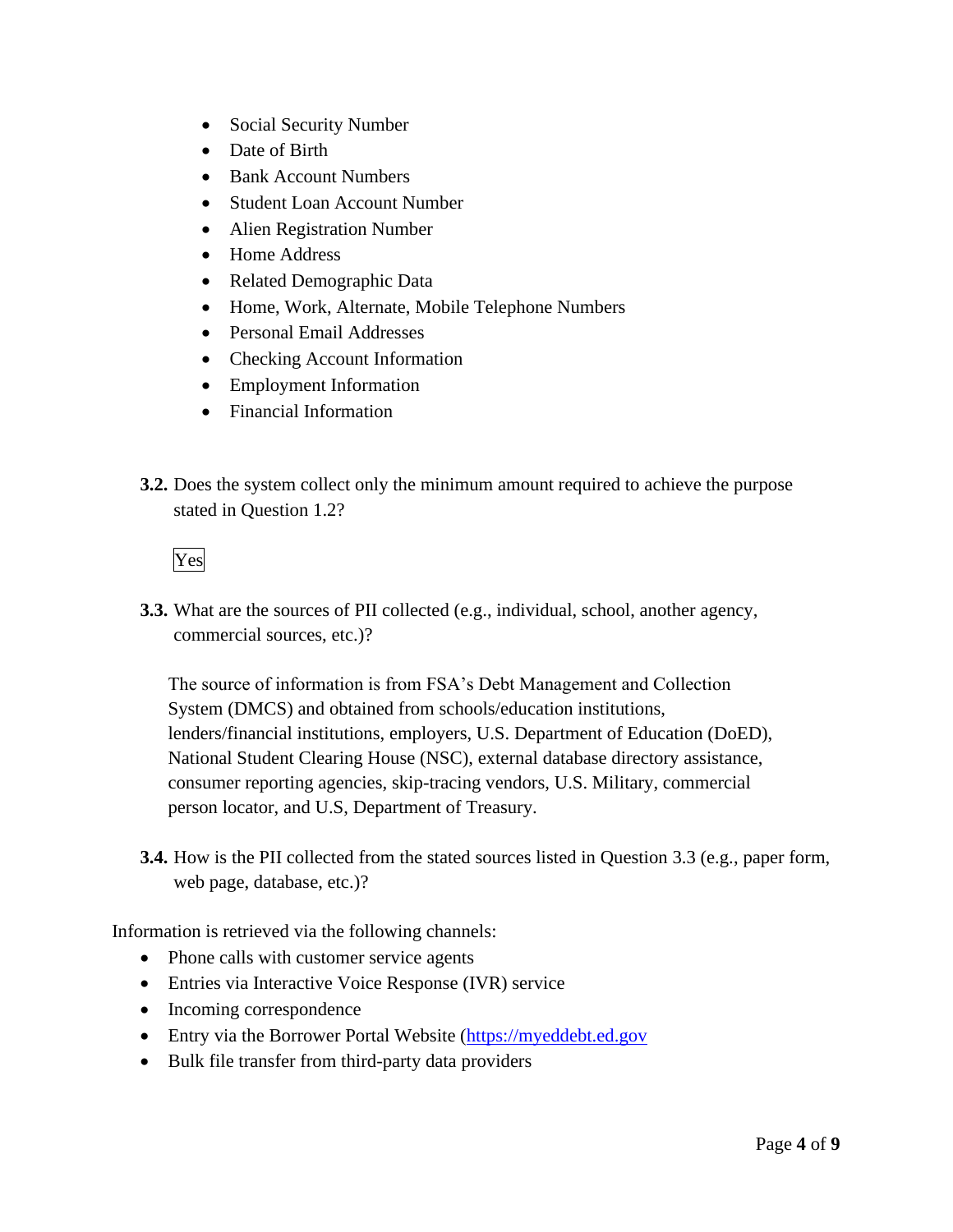- As required, secure data transmission from DOED applications such as Debt Management Collections System (DMCS).
- collected?<sup>3</sup> Is there a frequency at which there are continuous checks to ensure the PII **3.5.** How is the PII validated or confirmed to ensure the integrity of the information remains valid and accurate?

The information is validated via identity verification and authentication during on-line account creation and telephone calls, verification between internal database systems, and data exchange with external trading partner database such as: Consumer Reporting agencies, other loan servicers, Directory Assistance, and National Change of Address (NCOA) system.

### **Use**

**3.6.** Describe how the PII is used to achieve the purpose stated in Question 1.2 above.

The use of data collected enables the effective location, recovery, and/or administrative resolution of defaulted student loans on behalf of and under contract with the U.S. Department of Education, Office of Federal Student Aid. This information is vital to resolve their debt and get their student loans back in good standing with the DoED.

**3.7.** Is the system using PII for testing/researching new applications or information systems prior to deployment or for training employees?

### No

**3.7.1.** If the above answer is **YES,** what controls are in place to minimize the risk and protect the data?

 $\overline{M}$  N/A Click here to enter text.

### **Social Security Numbers**

*It is the Department's Policy that, in order to collect Social Security Numbers, the System Owner must state the collection is: 1) authorized by law, 2) necessary for an agency purpose, and 3) there is no reasonable alternative.* 

 $3$  Examples include restricted form filling, account verification, editing and validating information as it's collected, and communication with the individual whose information it is.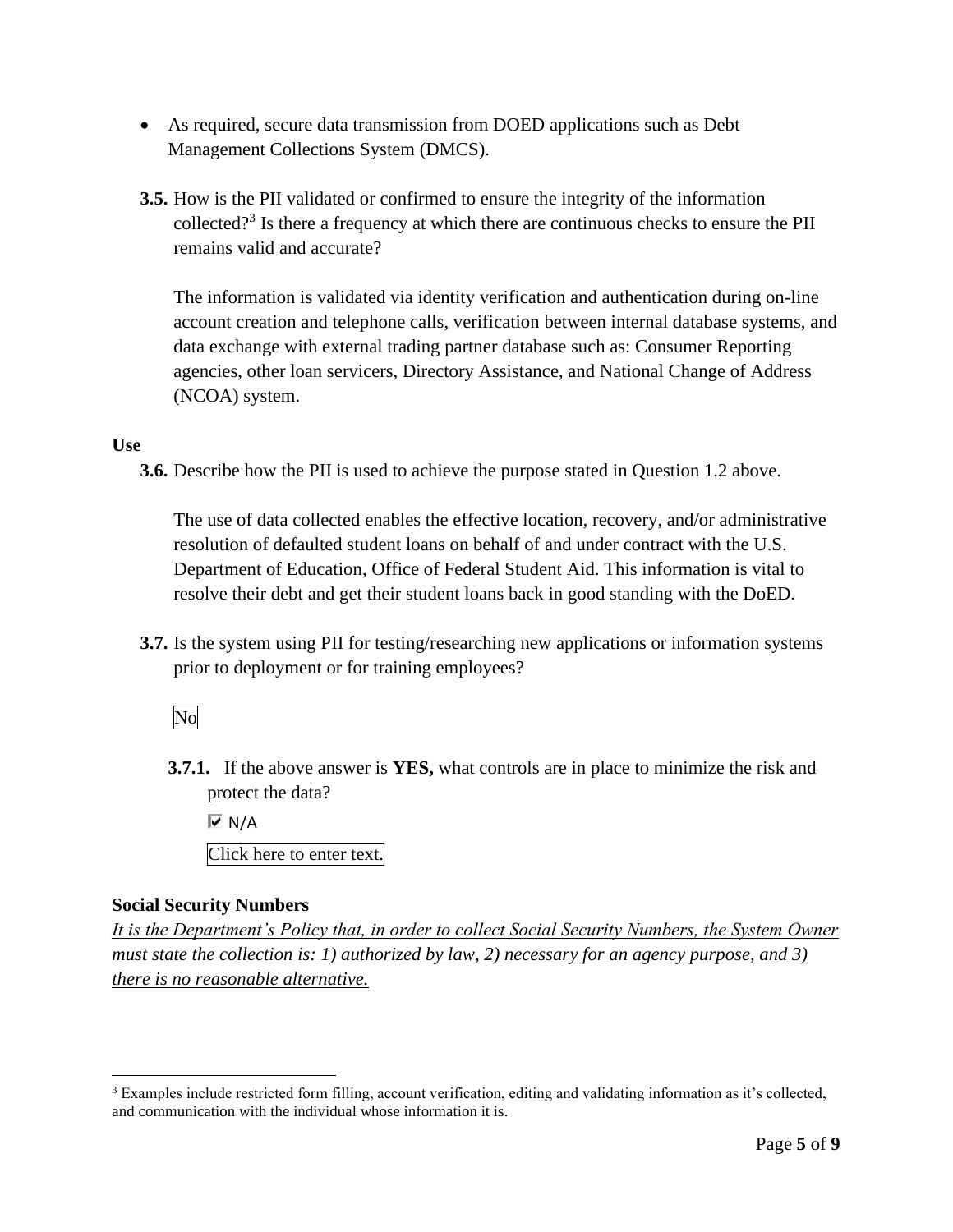**3.8.** Does the system collect Social Security Numbers? Note that if the system maintains Social Security Numbers but does not explicitly collect them, answer 3.8.1 to address the purpose for maintaining them.

Yes

**3.8.1.** If the above answer is **YES**, explain the purpose for its collection, and how the SSN will be used.

 $\Box$  N/A

The SSN is the unique identifier for Title IV student financial assistance program, and it's required by program participants and their trading partners to satisfy identification, borrower identification, borrower eligibility, loan servicing, and loan status reporting requirements under law and regulation. Trading partners include the Depart of Education, Internal revenue Service, Department of Homeland Security, Selective Service System, institutions of higher education, national credit bureaus, skip-trace vendors, employers, lenders and servicers.

**3.8.2.** Specify any alternatives considered in the collection of SNNs and why the alternatives were not selected.

 $\Box N/A$ 

There are no alternatives to consider for the collection of the SSN, SSN is a unique identifier required by program participants and their trading partners, to the extent possible, PCA's inform the user of other unique identifiers in lieu of the SSN, such as account numbers, but the SSN is the required identifier for numerous business processes.

### **4. Notice**

**4.1.** How does the system provide individuals with notice about the collection of PII prior to its collection (e.g., direct notice, such as a Privacy Act Statement (if applicable) or public notice, such as a SORN, PIA,)? If notice is not provided, explain why not.

A privacy notice is presented to the borrower via the following channels: Free Application for Federal Student Aid (FAFSA) form and on the FAFSA on line application website [\(https://studentaid.gov/h/apply-for-aid/fafsa\)](https://studentaid.gov/h/apply-for-aid/fafsa). In order to establish an on-line account with a specific PCA, the borrower must agree to the Terms of Service, which incorporates the privacy policy by reference and link. PCA's will send a written Privacy Notice to borrowers when they initially covert to the PCA system and annually thereafter.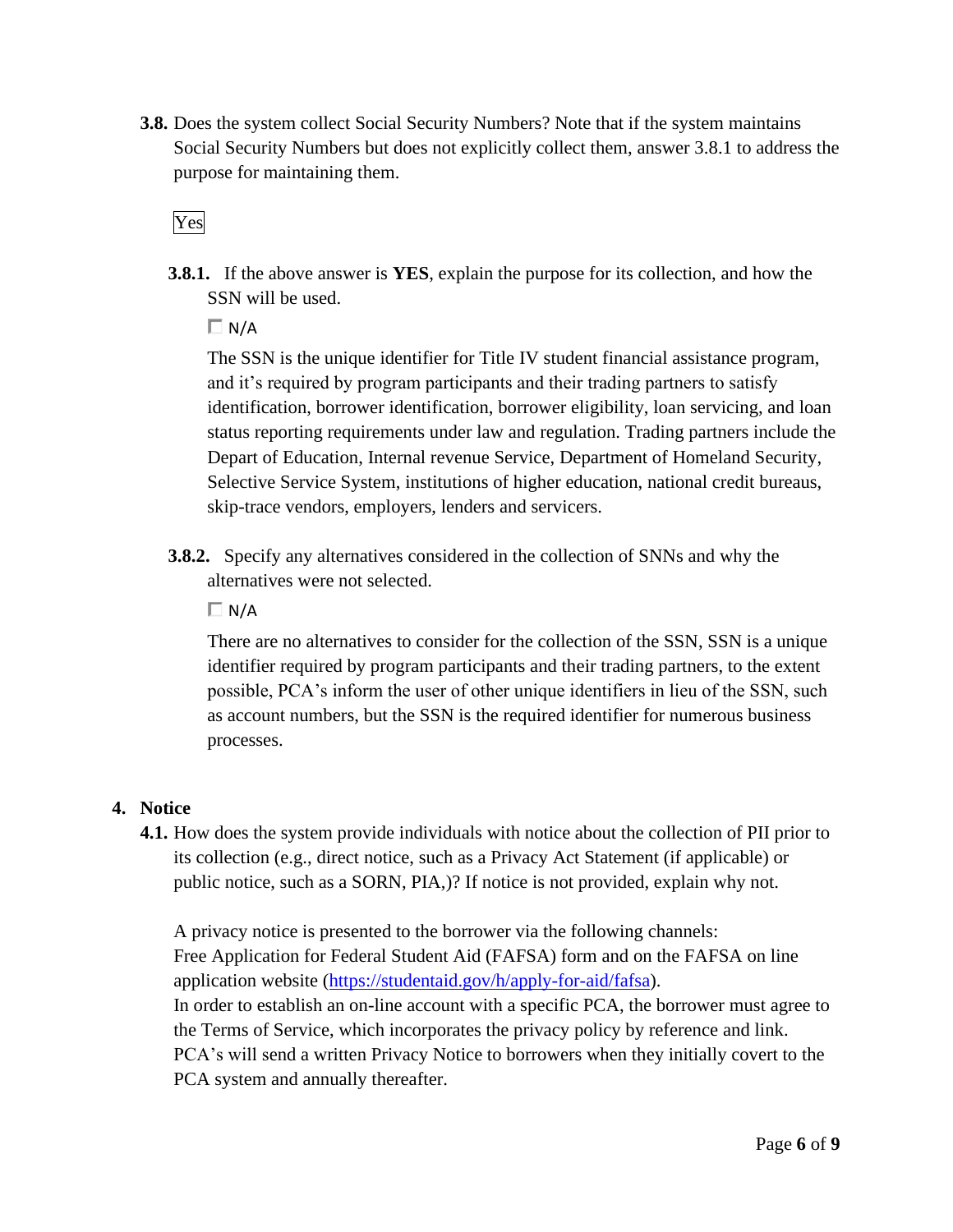**4.2.** Provide the text of the notice or the link to the webpage where the notice is posted if notice is provided other than by SORN or PIA.

 $\Box$  N/A

The Privacy Act of 1974 (5 U.S.C. 552a) requires that the following notice be provided to you: The authority for collecting the requested information from and about you is 421 et seq. of the Higher Education Act of 1965, as amended (20 U.S.C. 1071 et seq). The principal purpose for collecting the information about you on this website is to allow the electronic servicing of your loan. Your disclosure of the requested information is voluntary, but you must provide the requested information in order to participate in electronic servicing of your loan. The information in your file may be disclosed, on a case-by-case basis or under a computer matching program, to third parties as authorized under routine uses in the appropriate systems of records notices. The routine uses of this information includes, but not limited to, its disclosure to federal, state. or local agencies, to private parties such as relatives, present and former employers, business and personal associates, to consumer reporting agencies, to financial and educational institutions and to guaranty agencies in order to verify your identity, to determine your eligibility to receive a loan or a benefit on a loan, to permit the servicing or collection of your loan(s), to enforce the terms of the loan(s), to investigate possible fraud and to verify compliance with federal student financial aid program regulations or to locate you if you become delinquent in your loan payments or if you default. To provide default rate calculations, disclosures may be made to guaranty agencies, to financial and educational institutions, or to state agencies. To provide financial aid history information, disclosures may be made to educational institutions. To assist program administrators with tracking refunds and cancellations, disclosures may be made to guaranty agencies, to financial and educational institutions, or to federal or state agencies. To provide a standardized method for educational institutions to effectively submit student enrollment status, disclosures may be made to guaranty agencies or to financial and educational institutions. To counsel you in repayment efforts, disclosures may be mad e to guaranty agencies, to financial and educational institutions, or to federal, state, or local agencies. In the event of ligation, we may send records to the Department of Justice, a court, adjudicative body, counsel party, or witness if the disclosure is relevant and necessary to the ligation. If this information, either alone or with other information, indicates a potential violation of law, we may send it to appropriate authority of action. We may send information to members of Congress if you ask them to help you with federal student aid questions. In circumstances involving employment complaints, grievances, or disciplinary action, we may disclose relevant records to adjudicate or investigate the issues. If provided for by a collective bargaining agreement, we may disclose records to labor organization recognized under 5 U.S.C. Chapter 71. Disclosures may be made to our contractors for the purpose of performing any programmatic function that requires disclosure of records. Before making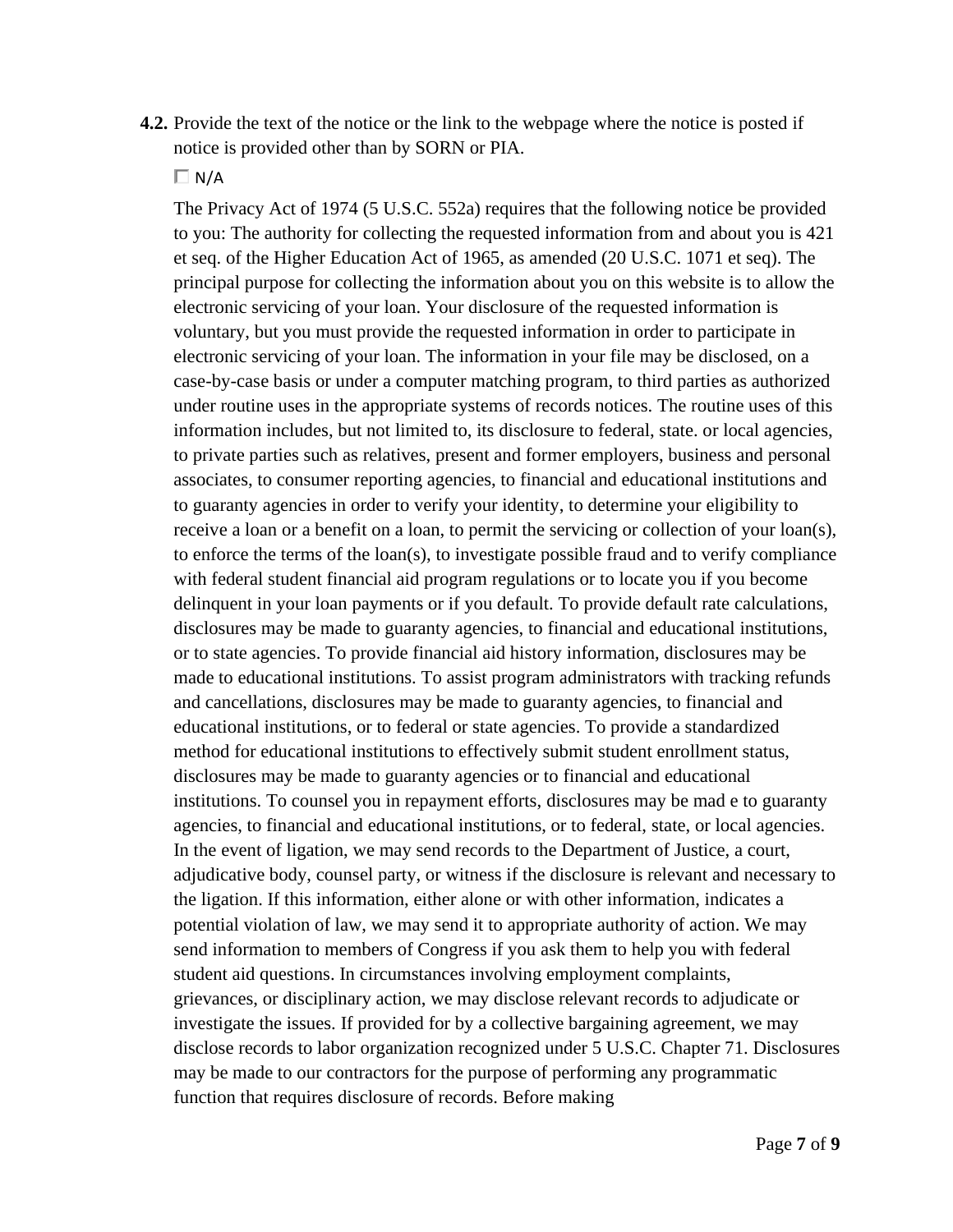any such disclosure, we will require the contractor to maintain Privacy Act safeguards. Disclosures may also be made to qualified researchers under Privacy Act safeguards. The effective date of our Online Consumer Information Privacy Policy is April 15, 2011.It replaces all prior online information privacy policies issued by PCA's with respect to this website. We reserve the right to change our Online Consumer Information Privacy Policy"

**4.3.** What opportunities are available for individuals to consent to uses (including new uses of previously collected PII), decline to provide PII, or opt out of the project?

The borrower has the opportunity to decline the provided information to the PCA, however providing certain information is required in order to (i) communicate with the PCA system through its secure borrower portal website or customer service call center, or (ii) receiver certain benefits on a loan (such as deferment, forbearance, discharge, or forgiveness. PCA's use the information only to process and service the borrowers DoED loans as permitted by the Privacy Act of 1974.

**4.4.** Is the notice referenced in Question 4.1 reviewed and revised when there are changes in the practice, policy, or activities that affect the PII and privacy to ensure that individuals are aware of and can consent to, where feasible, these changes?

Yes

### **5. Information Sharing and Disclosures**

### **Internal**

**5.1.** Will PII be shared internally with other ED principal offices? If the answer is **NO**, please skip to Question 5.4.

No

**5.2.** What PII will be shared and with whom?

 $\overline{M}$  N/A

**5.3.** What is the purpose for sharing the specified PII with the specified internal organizations?

 $\overline{M}$  N/A

Click here to enter text.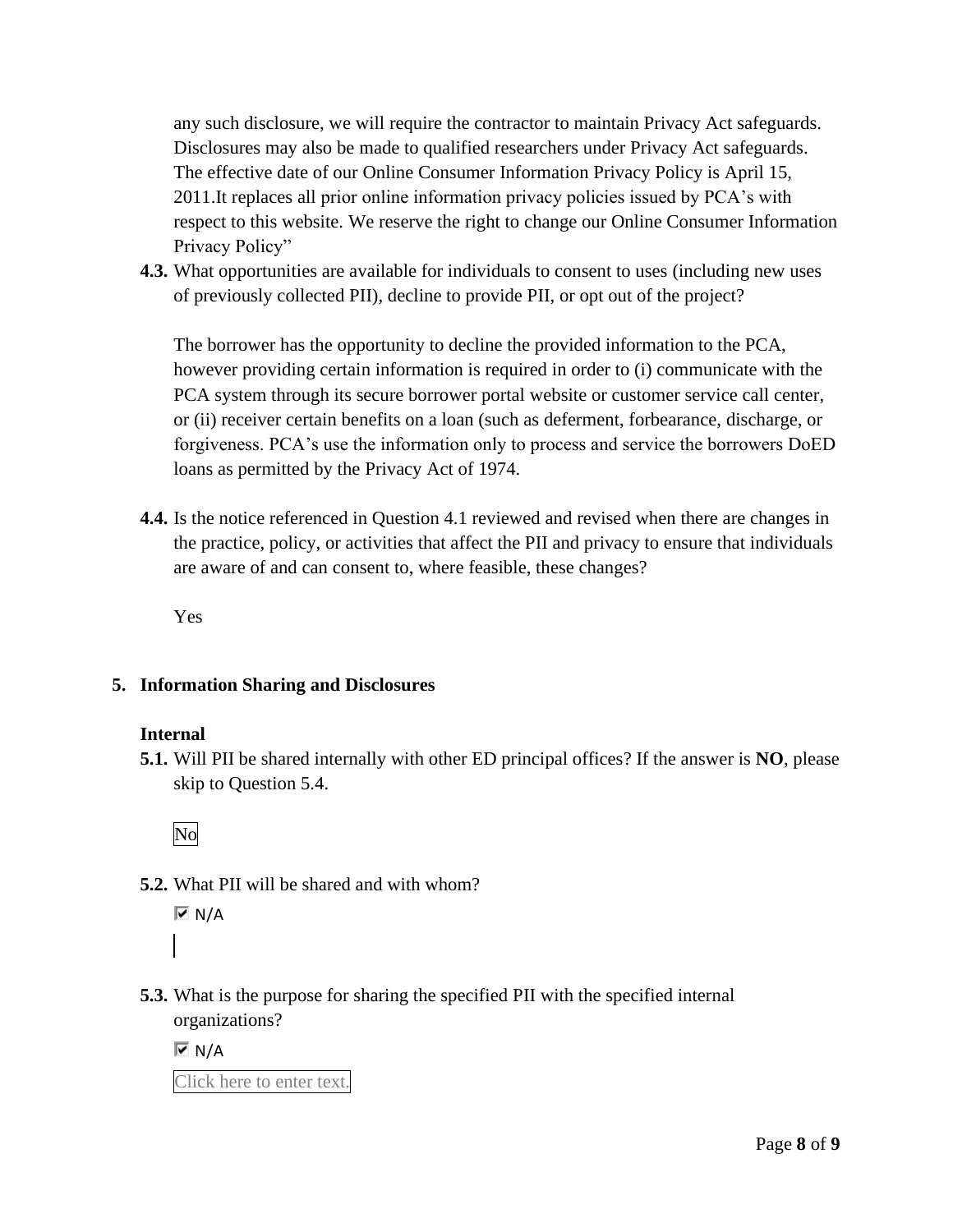### **External**

**5.4.** Will the PII contained in the system be shared with external entities (e.g. another agency, school district, the public, etc.)? If the answer is **NO**, please skip to Question 6.1.



**5.5.** What PII will be shared and with whom? List programmatic disclosures only.<sup>4</sup> **Note: If you are sharing Social Security Numbers externally, please specify to whom and for what purpose**.

 $\Box N/A$ 

PCA's share information data with the following external entities:

- Nation Credit Bureaus
- Letter services
- Postal services
- Collection software systems
- Skip-tracing vendors (Lexis Nexus, Accurint, CBS Innovis, Trans Union, LLC, Experian, Equifax)
- Education institutions (to coordinate the management of the loan with the educational institution's financial office)
- Direct Loan Services, and other Servicers
- Independent Auditors
- National Consumer Reporting Agencies (to obtain updated contact information and enrollment status)
- Person Locator Services (to obtain updated contact information)
- Other parties as authorized by the borrower (employers, references),
- National Change of address (to obtain updated mailing address information)
- Optional support vendors
- Contractors Fulfillment vendors, Universal Mail Delivery Service, and Sound Bites Communication.

**5.6.** What is the purpose for sharing the PII with the specified external entities?

 $\Box$  N/A

The information is only shared as required to complete the FSA business related to the student loans. Information shared outside of the DoED is shared through secure encrypted transmission and email.

 4 If this information is covered by Privacy Act System of Records Notice (SORN) please list only relevant programmatic disclosures listed under the Routine Uses section.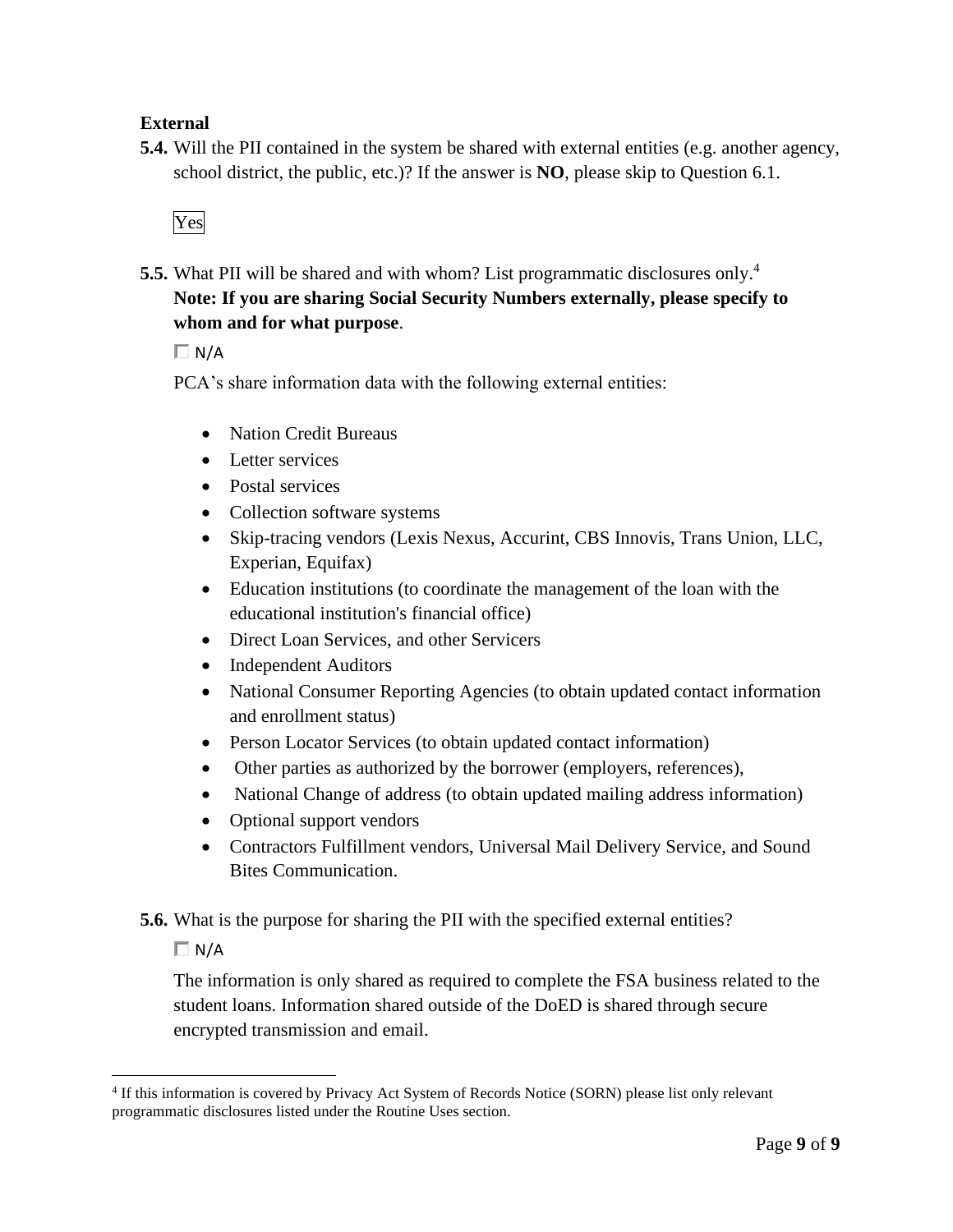**5.7.** Is the sharing with the external entities authorized?

 $\Box$  N/A Yes

**5.8.** Is the system able to provide and retain an account of any disclosures made and make it available upon request?

 $\Box$  N/A Yes

**5.9.** How is the PII shared with the external entity (e.g. email, computer match, encrypted line, etc.)?

 $\Box$  N/A

PCA's only share information with an external entity to process the borrower's loans as permitted by the Privacy Act of 1974. The information is only shared as required to complete the FSA business related to the student loans. Information shared outside of the DoED is shared through secure encrypted transmission and email.

External users (e.g., contractors, school financial aid officers) access our systems and data using a username and password, and/or PIV card and PIN number. External partners use a secure data transmission of machine to machine transfer with external entities.

**5.10.** Is the sharing pursuant to a Computer Matching Agreement (CMA), Memorandum of Understanding (MOU), or other type of approved sharing agreement with another agency?

 $\Box$  N/A Yes

**5.11.** Does the project place limitation on re-disclosure?

 $\Box$  N/A Yes

### **6. Redress**

**6.1.** What are the procedures that allow individuals to access their own information?

Procedures for allowing individuals to access their own information are explained in the System of Records Notice (SORN) listed in question 2.2.1 In addition, borrowers may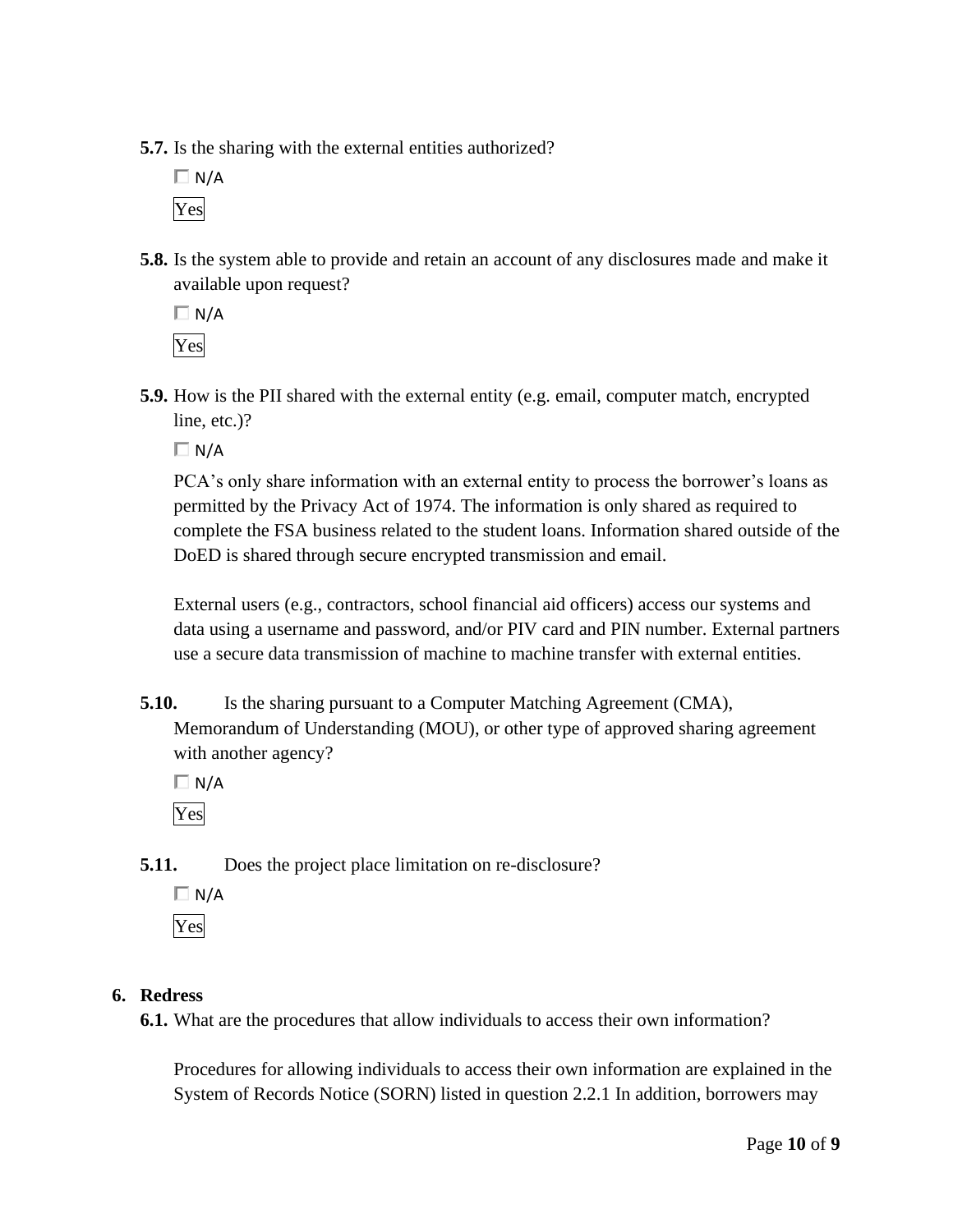access their own via link. [\(https://studentaid.gov/manage-loans/default](https://studentaid.gov/manage-loans/default) and [https://myeddebt.ed.gov/](https://myeddebt.ed.gov).

**6.2.** What procedures are in place to allow the subject individual to correct inaccurate or erroneous information?

Procedures for allowing individuals to correct inaccurate or erroneous information are explained in the System of Records Notice (SORN) listed in question 2.2.1

**6.3.** How does the project notify individuals about the procedures for correcting their information?

System of Records Notice (SORN) listed in question 2.2 explains the procedure for correcting customer information.

### *7.* **Safeguards**

### *If you are unsure which safeguards will apply, please consult with your ISSO.*

**7.1.** Does the principal office work with their CSO/ISSO to build privacy & security into the system and build privacy extensions to the extent feasible?



**7.2.** Is an Authority to Operate (ATO) required?



 **7.3.** Under NIST FIPS Pub. 199, what is the security categorization of the system: **Low, Moderate, or High?** 

 $\Box$  N/A Moderate

**7.4.** What administrative, technical, and physical safeguards are in place to protect the information?

In accordance with the Federal Information Security Management Act of 2002 (FISMA), every PCA must receive a signed Authority to Operate (ATO) from a designated FSA official. The ATO process includes a rigorous assessment of security controls, a plan of action and milestones to remediate any identified deficiencies, and a continuous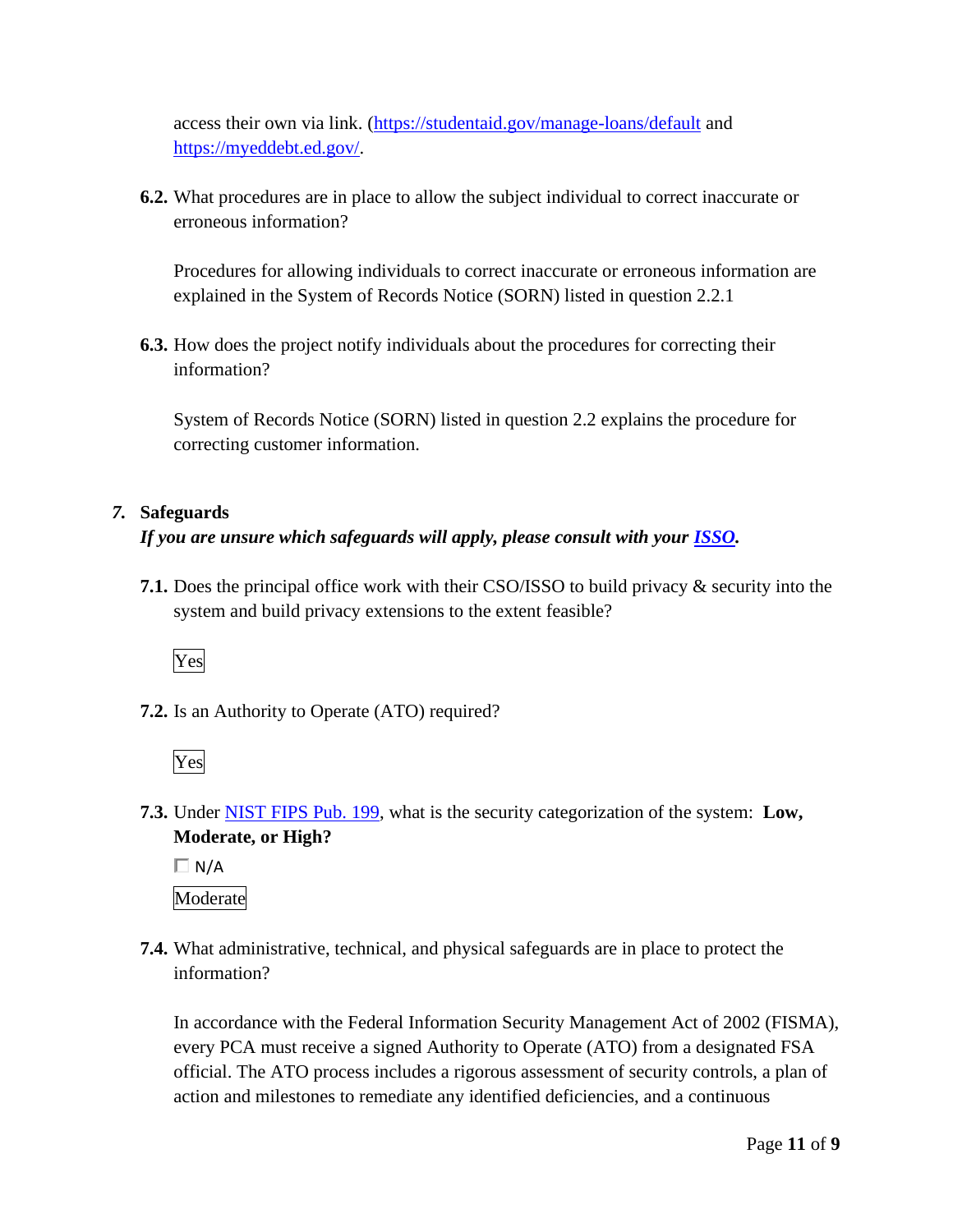monitoring program. FISMA controls implemented by each PCA comprise of a combination of management, operation, and technical controls, and include the following control families: access control, awareness and training, audit and accountability, security assessment and authorization, configuration management, contingency planning, identification and authentication, incident response, maintenance, media protection, physical and environmental protection, planning, personnel security, risk assessment, system and service acquisition, system and communication protection, system and information integrity, and program management. The Department and PCA's will follow all Federal laws, standards, and guidelines and DoED policies.

**7.5.** Is the information in the system appropriately secured in accordance with the IT security requirements and procedures as required by Federal law and policy?

Yes

**7.6.** Has a risk assessment been conducted where appropriate security controls to protect against that risk have been identified and implemented?

Yes

**7.7.** Please describe any monitoring, testing or evaluation conducted on a regular basis to ensure the security controls continue to work properly at safeguarding the PII.

 annual basis by authorized third parties to ensure the controls in place are effectively Quarterly authenticated network and operating vulnerability scans is conducted to ensure the security of PCA's networked environment. Security audits are performed on an securing our data. PCA's are required to submit PO&AM's to FSA quarterly which continuously monitors any vulnerabilities and ensure that they are mitigated and closed.

#### **8. Auditing and Accountability**

**8.1.** How does the system owner assess and ensure that the PII is used in accordance with stated practices in this PIA?

The system owner ensures the information is used in accordance with stated practices by confirming the privacy risk are properly assessed and identify applicable Privacy Act SORN's, by ensuring appropriate security and privacy controls are implemented to restrict access, and properly manage and safeguard PII maintained within the system. The system owner participates in all major security and privacy risk briefings, meets regularly with the ISSO, and participates in FSA life-cycle Management methodology, which addresses security and privacy risk throughout the systems life cycle.